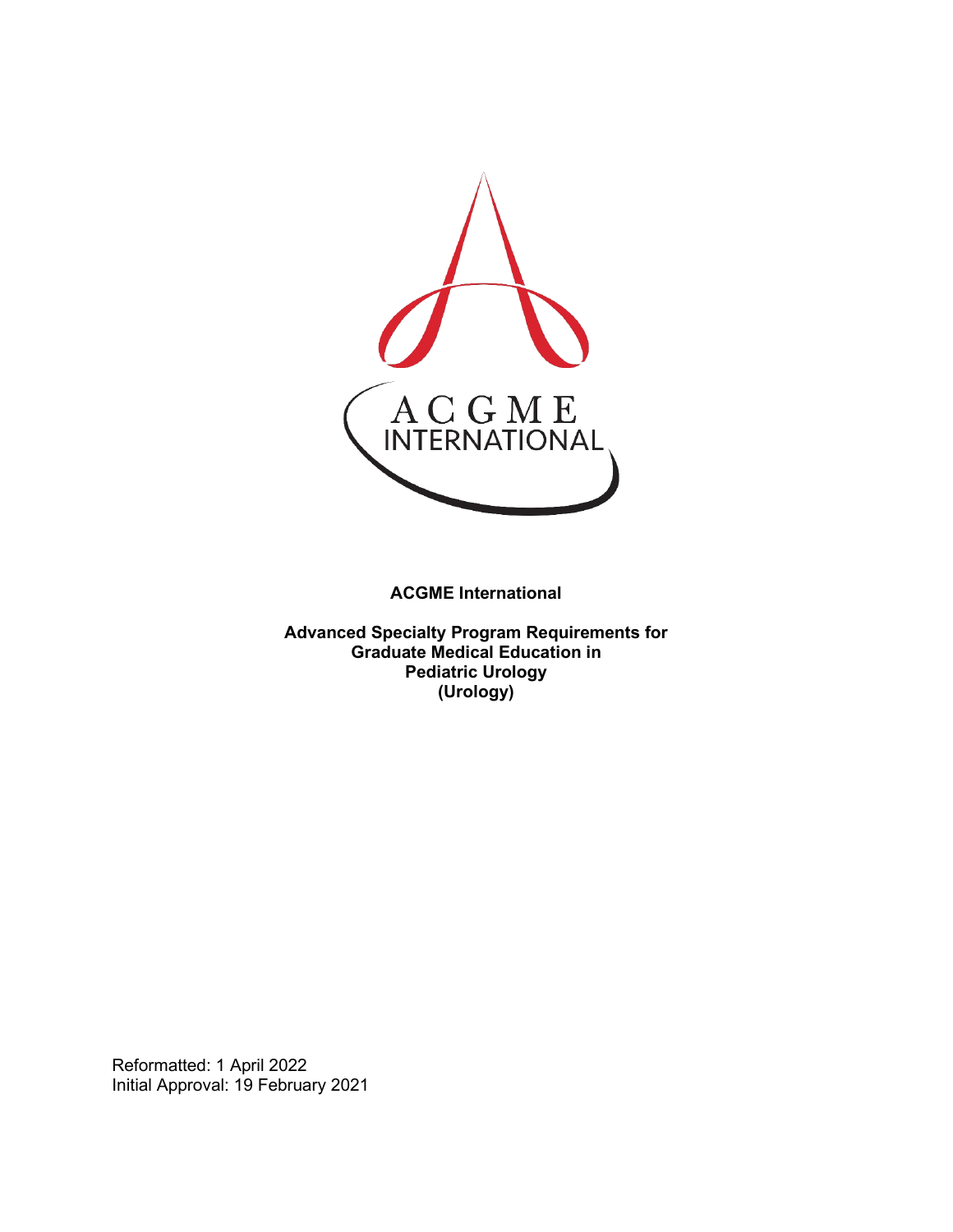### **ACGME International Specialty Program Requirements for Graduate Medical Education in Pediatric Urology (Urology)**

#### **Int. Introduction**

*Background and Intent: Programs must achieve and maintain Foundational Accreditation according to the ACGME-I Foundational Requirements prior to receiving Advanced Specialty Accreditation. The Advanced Specialty Requirements noted below complement the ACGME-I Foundational Requirements. For each section, the Advanced Specialty Requirements should be considered together with the Foundational Requirements.*

### **Int. I. Definition and Scope of the Specialty**

Pediatric urology is the subspecialty of urology that comprises the diagnosis, management, and treatment of fetal, perinatal, childhood, pre-adolescent, and adolescent genitourinary and adrenal abnormalities and diseases, and the promotion of health with prevention of disease. Education in pediatric urology includes experience with fetal and genetic evaluation; pediatric endocrinology; issues of renal disease, such as chronic renal insufficiency and transplantation; congenital and acquired neurological diseases affecting the urinary tract, such as spina bifida and neurogenic bladder; treatment and management of congenital genitourinary abnormalities and reconstructive urology across all ages.

#### **Int. II. Duration of Education**

Int. II.A. The educational program in pediatric urology must be 12 or 24 months in length.

### **I. Institution**

### **I.A. Sponsoring Institution**

- I.A.1. A fellowship in pediatric urology must function as an integral part of an ACGME-I-accredited residency in urology.
- I.A.2. The program must be based at a children's hospital or a medical center with pediatric medical, surgical, and imaging capabilities.

#### **I.B. Participating Sites**

I.B.1. Assignments at participating sites must be for a minimum of one month to ensure a quality educational experience and must provide sufficient opportunity for continuity of care.

#### **II. Program Personnel and Resources**

### **II.A. Program Director**

II.A.1. The program director must be meaningfully involved in the associated urology residency program.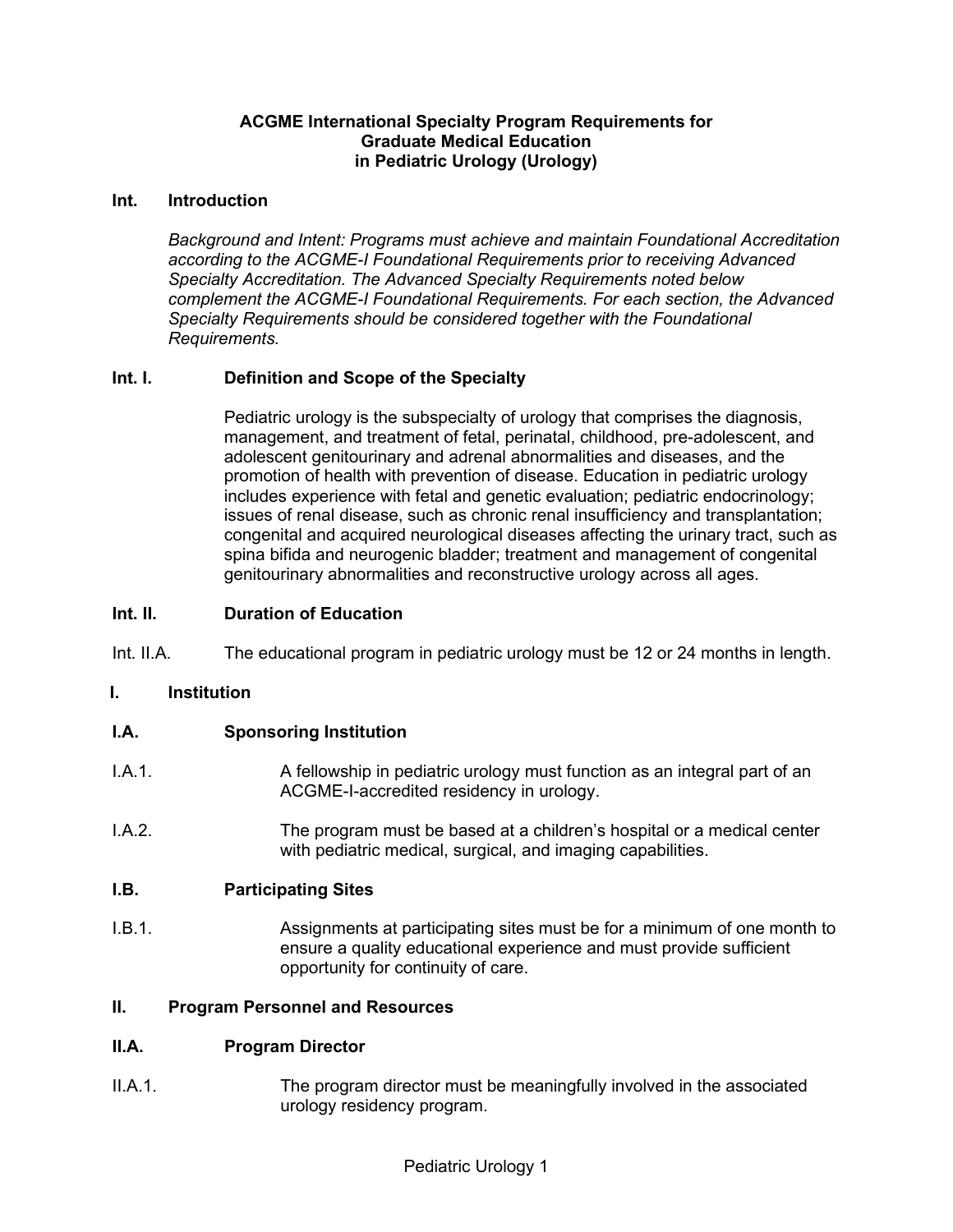| II.A.2.   | The program director must review the fellows' ACGME-I Case Logs<br>quarterly.                                                                                                                                         |
|-----------|-----------------------------------------------------------------------------------------------------------------------------------------------------------------------------------------------------------------------|
| II.A.2.a) | The review should be conducted to ensure that each graduating<br>fellow has performed the minimum number of essential operative<br>cases and case categories as established by the Review<br>Committee-International. |
| II.A.2.b) | All operative procedures in which fellows act as Surgeon,<br>Assistant, or Teaching Assistant must be separately documented.                                                                                          |
| II.B.     | <b>Faculty</b>                                                                                                                                                                                                        |
| II.B.1.   | In addition to the program director, there must be a minimum of one core<br>pediatric urology faculty member for each pediatric urology fellow enrolled<br>in the program.                                            |
| II.C.     | <b>Other Program Personnel</b>                                                                                                                                                                                        |
|           | See International Foundational Requirements, Section II.C.                                                                                                                                                            |
| II.D.     | <b>Resources</b>                                                                                                                                                                                                      |
| II.D.1.   | The program should have technologically current and pediatric-specific<br>diagnostic and treatment facilities suitable for the care of pediatric<br>patients, including:                                              |
| II.D.1.a) | anesthesia and pain management;                                                                                                                                                                                       |
| II.D.1.b  | body imaging and urodynamics equipment; and,                                                                                                                                                                          |
| II.D.1.c  | interventional radiology.                                                                                                                                                                                             |
| II.D.2.   | The program must ensure adequate space and equipment for the<br>educational program, including meeting rooms and classrooms,<br>educational aides, and sufficient office space for fellows and staff<br>members.      |
| II.D.3.   | The program must see a broad spectrum of urologic disease and a<br>sufficient volume and variety of pediatric urology surgical procedures.                                                                            |
| II.D.3.a) | There must be a minimum of 500 pediatric urological procedures<br>performed each year.                                                                                                                                |
| II.D.3.b) | There must be a minimum of 2,000 pediatric urologic outpatient<br>visits per year, including urology subspecialty clinics.                                                                                            |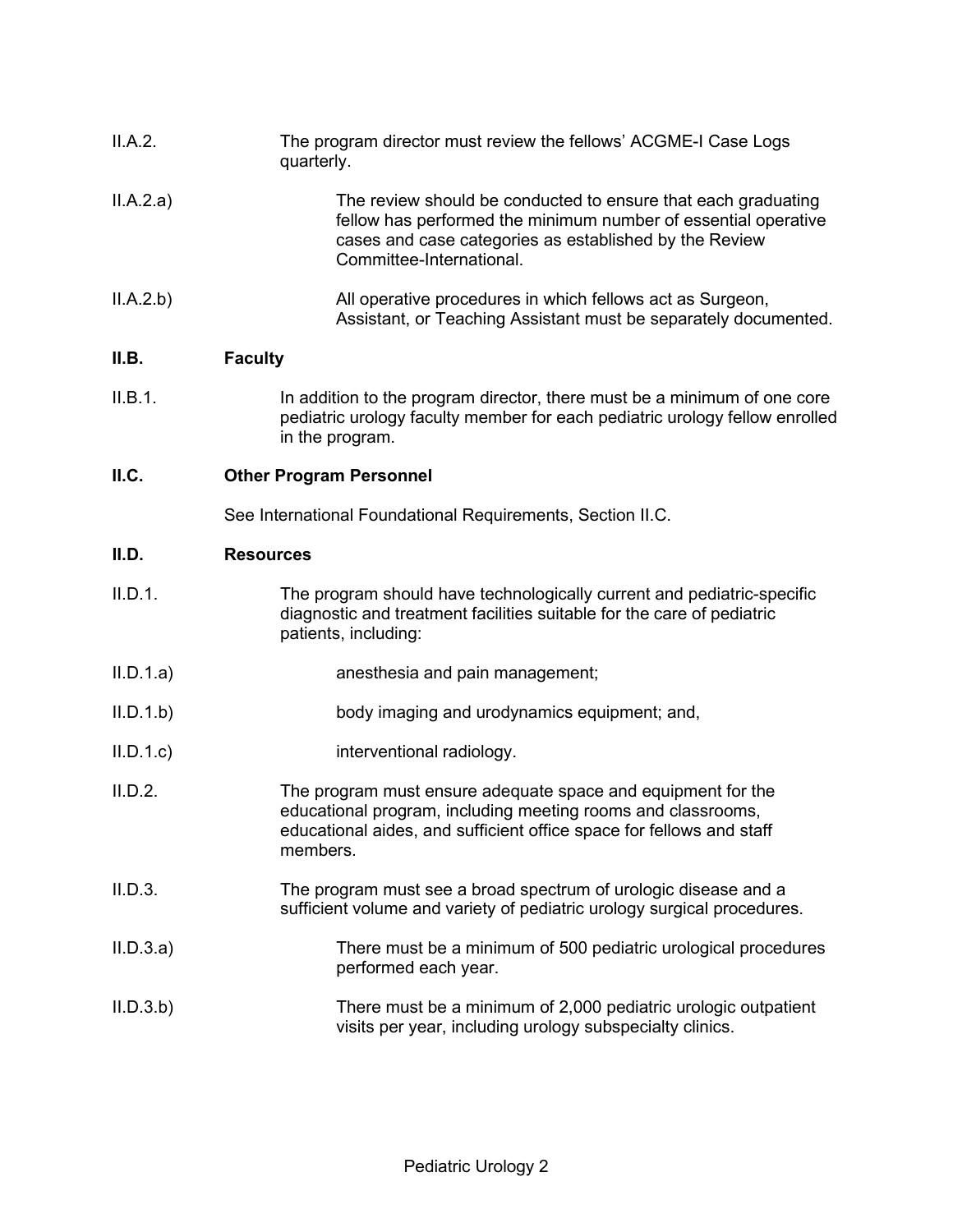II.D.4. The Sponsoring Institution must provide a sufficient volume and variety of pediatric urology experience to meet the needs of the fellows' education without compromising the quality of resident education in the affiliated urology residency program.

### **III. Fellow Appointment**

## **III.A. Eligibility Criteria**

III.A.1. Prior to appointment in the program, fellows should have completed an ACGME-I-accredited residency program in urology, or a urology residency program acceptable to the Sponsoring Institution's Graduate Medical Education Committee.

## **III.B. Number of Fellows**

See International Foundational Requirements, Section III.B.

## **IV. Specialty-Specific Educational Program**

| IV.A. | <b>ACGME-I Competencies</b> |
|-------|-----------------------------|
|-------|-----------------------------|

- IV.A.1. The program must integrate the following ACGME-I Competencies into the curriculum.
- IV.A.1.a) Professionalism
- IV.A.1.a).(1) Fellows must demonstrate a commitment to professionalism and an adherence to ethical principles. IV.A.1.b) Patient Care and Procedural Skills
- IV.A.1.b).(1) Fellows must provide patient care that is compassionate, appropriate, and effective for the treatment of health problems and the promotion of health. Fellows must demonstrate competence in:
- IV.A.1.b).(1).(a) multidisciplinary management of myelomeningocele and other neuropathic bladder entities;
- IV.A.1.b).(1).(b) multidisciplinary management of patients with problems relating to sexual development and medical aspects of disorders of sex development states; IV.A.1.b).(1).(c) multidisciplinary management of patients with urologic tumors;
- IV.A.1.b).(1).(d) multidisciplinary management of nephrological and endocrinologic (adrenal) disease;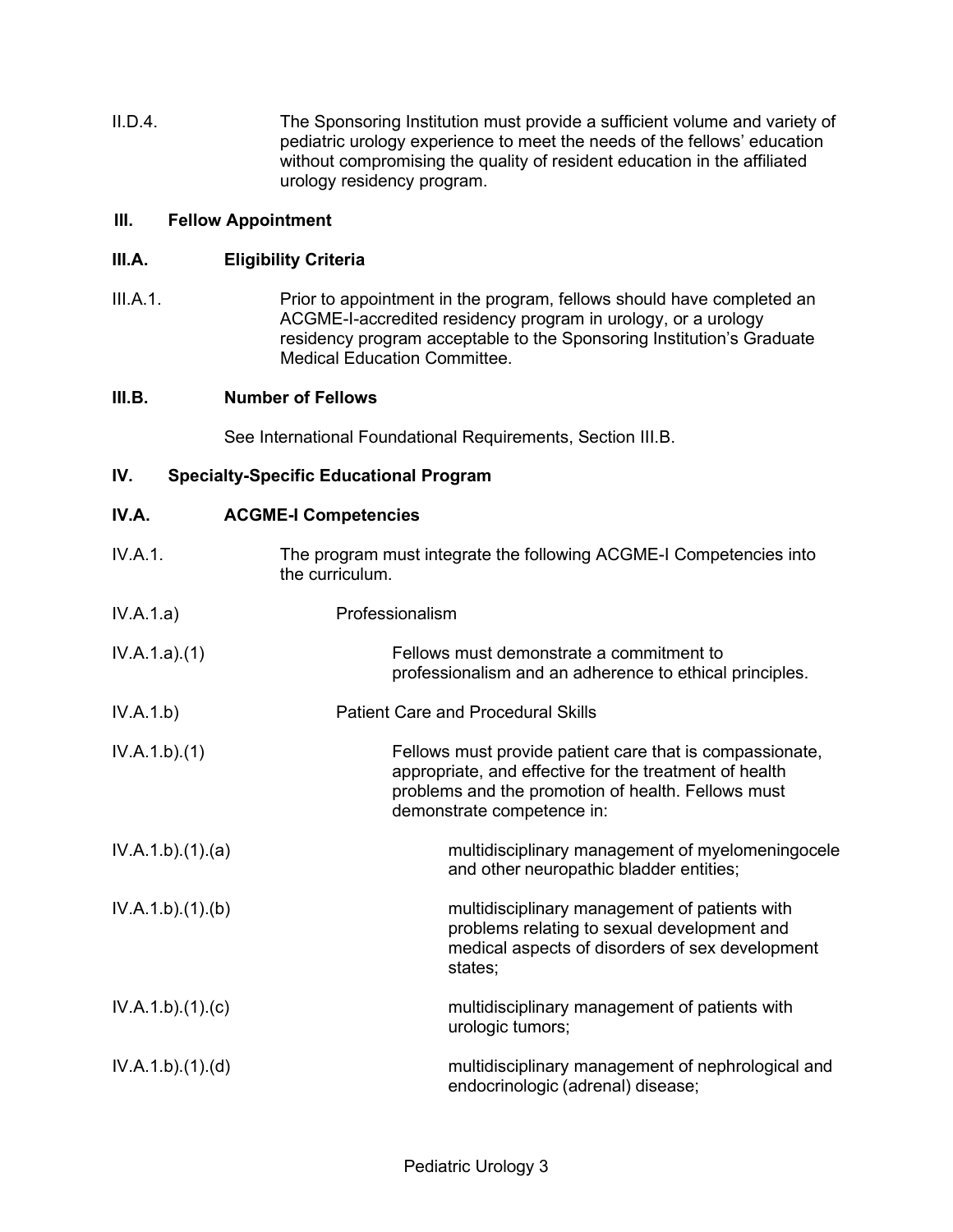| IV.A.1.b)(1)(e)                   | multidisciplinary management of patients with<br>urologic trauma;                                                                                                                                                                                                                                                                           |
|-----------------------------------|---------------------------------------------------------------------------------------------------------------------------------------------------------------------------------------------------------------------------------------------------------------------------------------------------------------------------------------------|
| IV.A.1.b)(1)(f)                   | management of genitourinary infections; and,                                                                                                                                                                                                                                                                                                |
| IV.A.1.b)(1)(g)                   | performance of prenatal and postnatal genetic<br>counseling for genitourinary tract anomalies.                                                                                                                                                                                                                                              |
| IV.A.1.b)(2)                      | Fellows must demonstrate competence in all surgical<br>aspects of pediatric urology, and log cases performed in<br>the ACGME-I Case Log System, including:                                                                                                                                                                                  |
| IV.A.1.b)(2).(a)                  | conducting inpatient and outpatient consultations<br>requiring management of pediatric urologic<br>disease, with graded responsibility for patient care;                                                                                                                                                                                    |
| IV.A.1.b)(2)(b)                   | using imaging modalities specific to the care of<br>pediatric patients, to include ultrasonography,<br>fluoroscopy, computed tomography, magnetic<br>resonance imaging, and nuclear scintigraphy;                                                                                                                                           |
| IV.A.1.b)(2).(c)                  | performing and evaluating urodynamic studies;<br>and,                                                                                                                                                                                                                                                                                       |
| IV.A.1.b)(2).(d)                  | managing pre- and post-operative treatment of<br>severely ill neonates, children, pre-adolescents,<br>and adolescents with genitourinary problems who<br>require intensive medical care (i.e., neonatal or<br>pediatric intensive care unit management).                                                                                    |
| IV.A.1.c)                         | <b>Medical Knowledge</b>                                                                                                                                                                                                                                                                                                                    |
| $IV.A.1.c.$ (1)                   | Fellows must demonstrate knowledge of established and<br>evolving biomedical clinical, epidemiological, and social-<br>behavioral sciences, as well as the application of this<br>knowledge to patient care. Fellows must demonstrate the<br>ability to integrate knowledge of the following into care of<br>the pediatric urology patient: |
| $IV.A.1.c$ . $(1).$ $(a)$         | pediatric diseases and diagnoses, including:                                                                                                                                                                                                                                                                                                |
| $IV.A.1.c$ ). $(1).$ $(a).$ $(i)$ | acute and chronic renal diseases;                                                                                                                                                                                                                                                                                                           |
| $IV.A.1.c$ ). $(1).$ (a). $(ii)$  | endocrinology; and,                                                                                                                                                                                                                                                                                                                         |
| IV.A.1.c).(1).(a).(iii)           | nephrology.                                                                                                                                                                                                                                                                                                                                 |
| $IV.A.1.c$ . $(1).$ (b)           | quality and patient safety measures;                                                                                                                                                                                                                                                                                                        |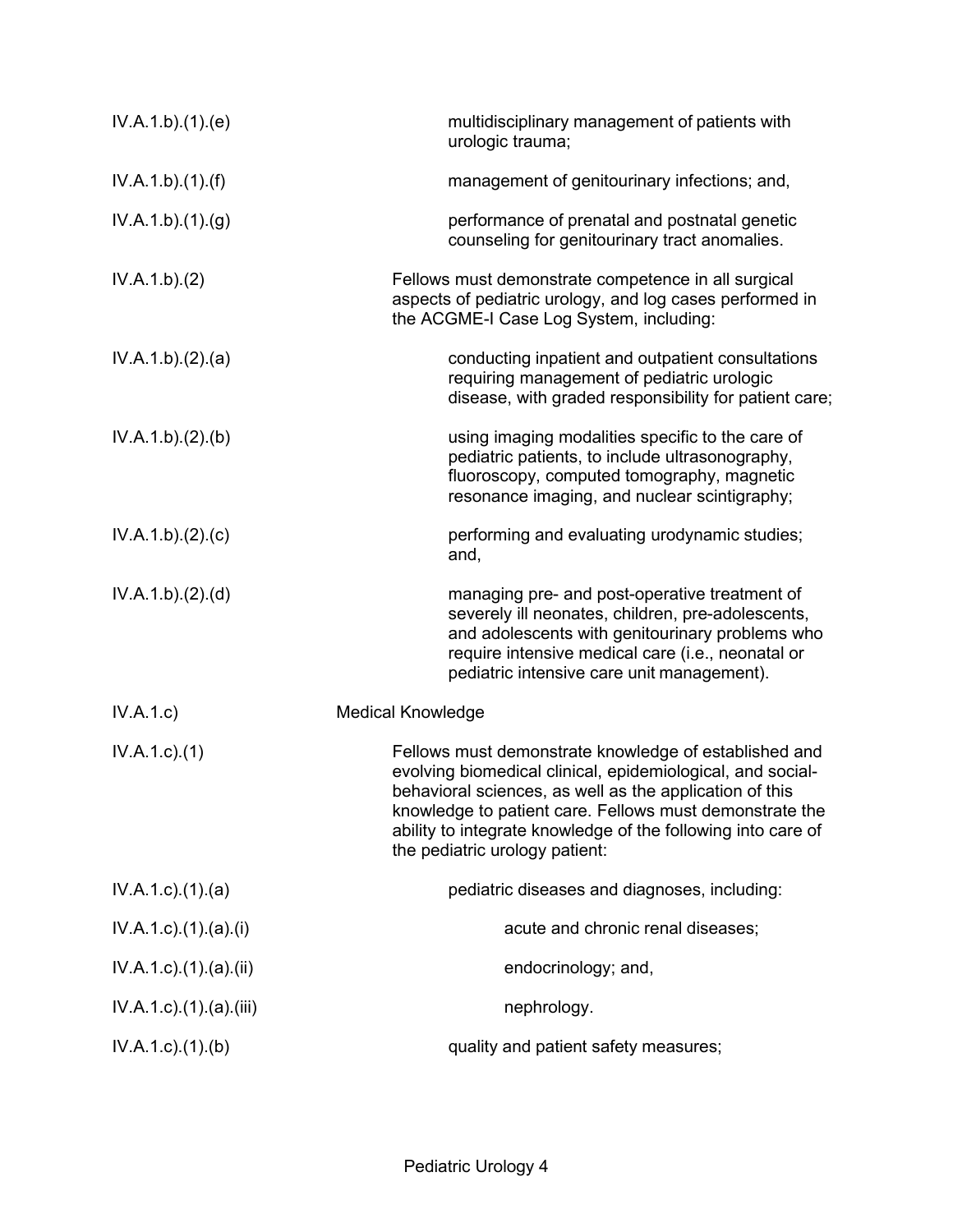| $IV.A.1.c$ ). $(1).$ (c)  | imaging of the pediatric genitourinary tract with a<br>focus on radiation and imaging safety risks; and,                                                                                                                                                                   |
|---------------------------|----------------------------------------------------------------------------------------------------------------------------------------------------------------------------------------------------------------------------------------------------------------------------|
| $IV.A.1.c$ . $(1).$ $(d)$ | pharmacology and the safe use of commonly used<br>agents.                                                                                                                                                                                                                  |
| IV.A.1.d)                 | Practice-based Learning and Improvement                                                                                                                                                                                                                                    |
| IV.A.1.d)(1)              | Fellows must demonstrate the ability to investigate and<br>evaluate their care of patients, to appraise and assimilate<br>scientific evidence, and to continuously improve patient<br>care based on constant self-evaluation and lifelong<br>learning.                     |
| IV.A.1.e)                 | Interpersonal and Communication Skills                                                                                                                                                                                                                                     |
| IV.A.1.e. (1)             | Fellows must demonstrate interpersonal and<br>communication skills that result in the effective exchange<br>of information and collaboration with patients, their<br>families, and health professionals.                                                                   |
| IV.A.1.f                  | <b>Systems-based Practice</b>                                                                                                                                                                                                                                              |
| IV.A.1.f)(1)              | Fellows must demonstrate an awareness of and<br>responsiveness to the larger context and system of health<br>care, including the social determinates of health, as well as<br>the ability to call effectively on other resources in the<br>system to produce optimal care. |
| IV.B.                     | <b>Regularly Scheduled Educational Activities</b>                                                                                                                                                                                                                          |
| IV.B.1.                   | Didactic conferences must reflect patient evaluation and include:                                                                                                                                                                                                          |
| IV.B.1.a)                 | morbidity and mortality;                                                                                                                                                                                                                                                   |
| IV.B.1.b)                 | multidisciplinary urological imaging review; and,                                                                                                                                                                                                                          |
| IV.B.1.c)                 | journal review.                                                                                                                                                                                                                                                            |
| IV.B.2.                   | A faculty member must supervise each conference.                                                                                                                                                                                                                           |
| IV.B.3.                   | A list of conferences must be maintained and documentation must include<br>the date, conference topic, the name of the presenter(s), and the names<br>of the faculty members and fellows present at each.                                                                  |
| IV.C.                     | <b>Clinical Experiences</b>                                                                                                                                                                                                                                                |
| IV.C.1.                   | Clinical education must consist of 12 or 24 consecutive months of<br>pediatric urology.                                                                                                                                                                                    |